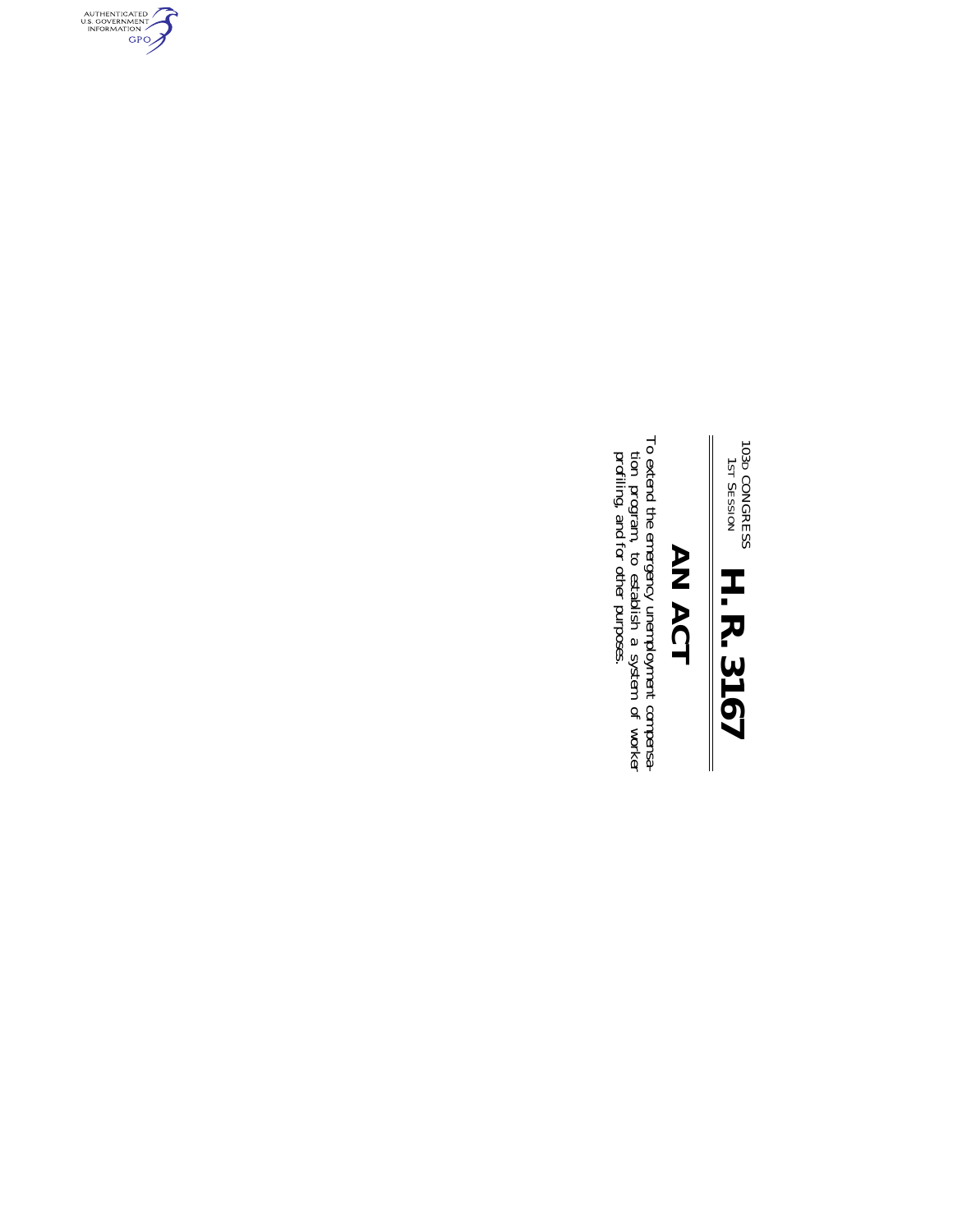## 103D CONGRESS<br>1st Session **H. R. 3167**

## **AN ACT**

- To extend the emergency unemployment compensation program, to establish a system of worker profiling, and for other purposes.
	- 1 *Be it enacted by the Senate and House of Representa-*
	- 2 *tives of the United States of America in Congress assembled,*
	- 3 **SECTION 1. SHORT TITLE.**
	- 4 This Act may be cited as the ''Unemployment Com-
	- 5 pensation Amendments of 1993''.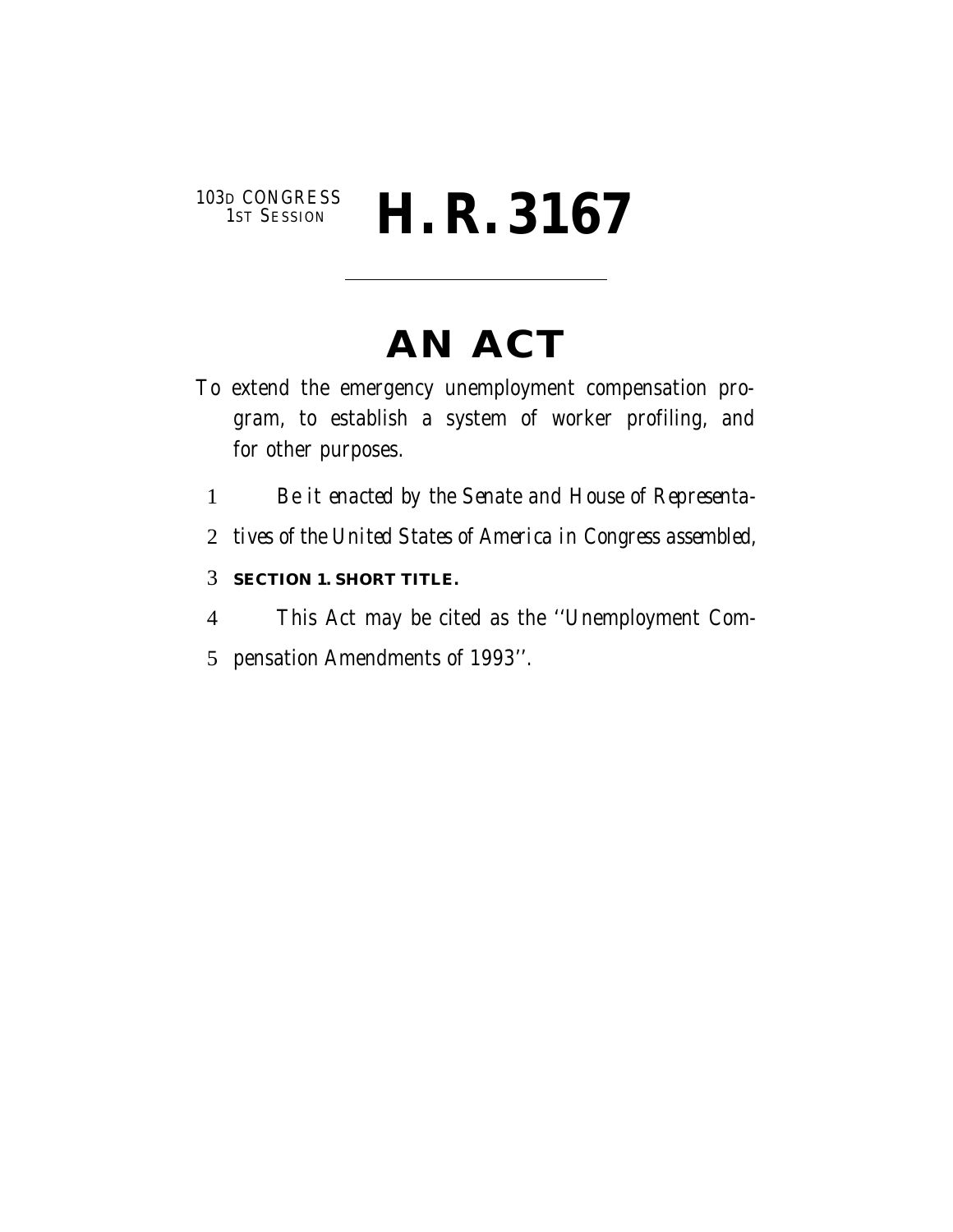| $\mathbf{1}$   | SEC. 2. EXTENSION OF EMERGENCY UNEMPLOYMENT COM-       |
|----------------|--------------------------------------------------------|
| $\overline{2}$ | PENSATION PROGRAM.                                     |
| 3              | (a) GENERAL RULE. Sections $102(f)(1)$ and             |
| 4              | $106(a)(2)$ of the Emergency Unemployment Compensation |
| 5              | Act of 1991 (Public Law 102–164, as amended) are each  |
| 6              | amended by striking "October 2, 1993" and inserting    |
| 7              | "February 5, 1994".                                    |
| 8              | (b) WEEKS OF BENEFITS AVAILABLE DURING EX-             |
| 9              | TENSION.-                                              |
| 10             | (1) Subparagraph (A) of section $102(b)(2)$ of         |
| 11             | such Act is amended—                                   |
| 12             | (A) by redesignating clause (vi) as clause             |
| 13             | $(vii)$ ,                                              |
| 14             | (B) by inserting after clause (v) the follow-          |
| 15             | ing new clause:                                        |
| 16             | "(vi) REDUCTION OF WEEKS AFTER                         |
| 17             | OCTOBER 2, 1993.—In the case of weeks                  |
| 18             | beginning after October 2, 1993-                       |
| 19             | "(I) clause (i) of this subpara-                       |
| 20             | graph shall be applied by substituting                 |
| 21             | '13' for '33' and by substituting '7'                  |
| 22             | for $26$ ,                                             |
| 23             | "(II) clauses (ii), (iii), (iv), and                   |
| 24             | (v) of this subparagraph shall not                     |
| 25             | apply, and                                             |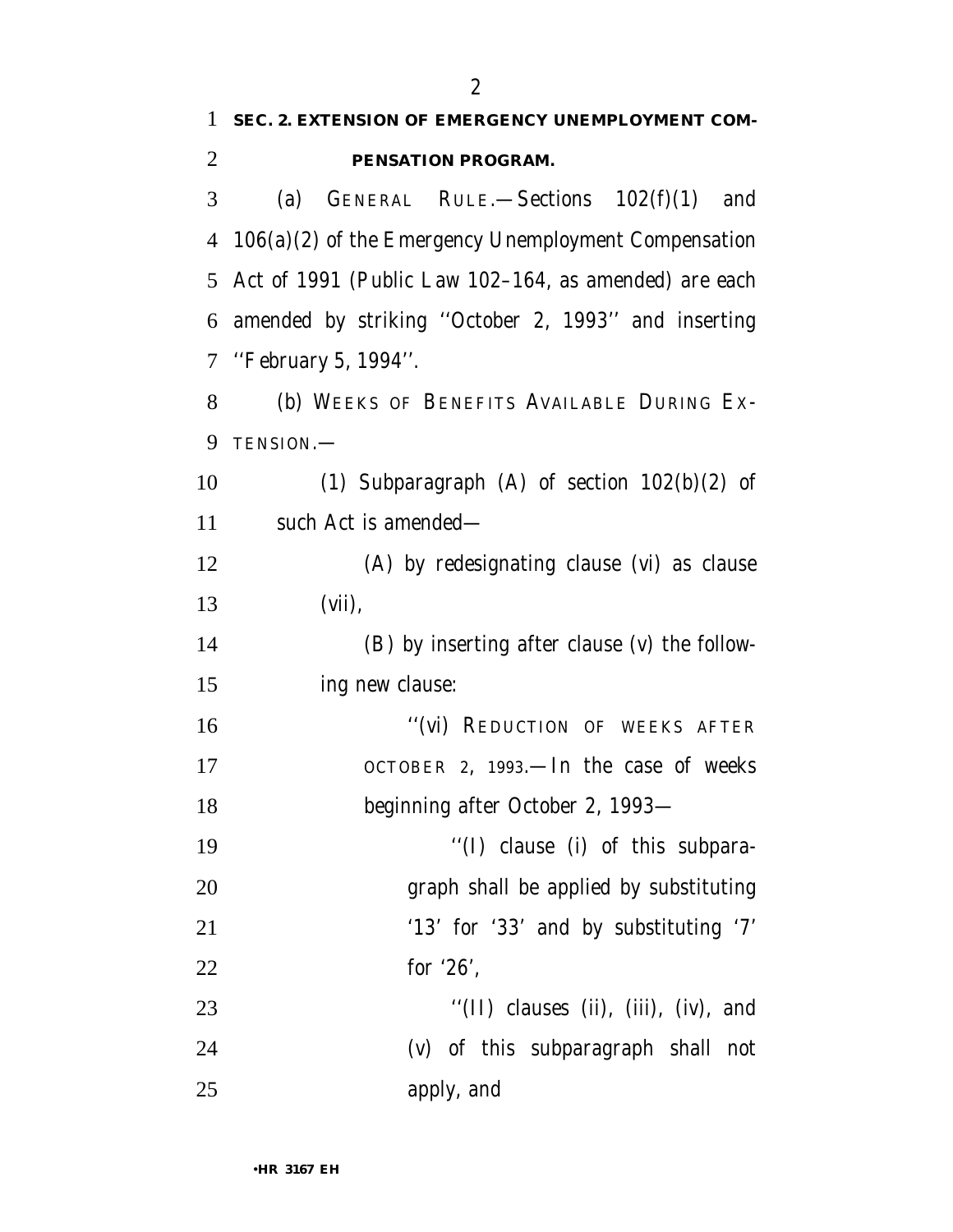| $\mathbf{1}$   | "(III) subparagraph A of para-                        |
|----------------|-------------------------------------------------------|
| $\overline{2}$ | graph (1) shall be applied by sub-                    |
| 3              | stituting '50 percent' for '130 per-                  |
| $\overline{4}$ | cent'.", and                                          |
| 5              | (C) by striking "or (iv)" in clause (vii) (as         |
| 6              | redesignated by subparagraph (A)) and insert-         |
| 7              | ing "(iv), or $(vi)$ ".                               |
| 8              | (2) Subparagraph (B) of section $102(b)(2)$ of        |
| 9              | such Act is amended by striking "and (iv)" and in-    |
| 10             | serting " $(iv)$ and $(vi)$ ".                        |
| 11             | (c) MODIFICATION OF FINAL PHASE-OUT.-Para-            |
| 12             | graph $(2)$ of section 102(f) of such Act is amended— |
| 13             | (1) by striking "October 2, 1993" and inserting       |
| 14             | "February 5, 1994", and                               |
| 15             | (2) by striking "January 15, 1994" and insert-        |
| 16             | ing "April 30, 1994".                                 |
| 17             | (d) CONFORMING AMENDMENTS. - Section 101(e) of        |
| 18             | such Act is amended—                                  |
| 19             | (1) by striking "October 2, 1993" each place it       |
| $20\,$         | appears in paragraph (1) and inserting "February 5,   |
| 21             | 1994", and                                            |
| 22             | (2) by striking "(and is not triggered off under      |
| 23             | paragraph $(1)$ )" in paragraph $(2)$ and inserting   |
| 24             | "after February 5, 1994,".                            |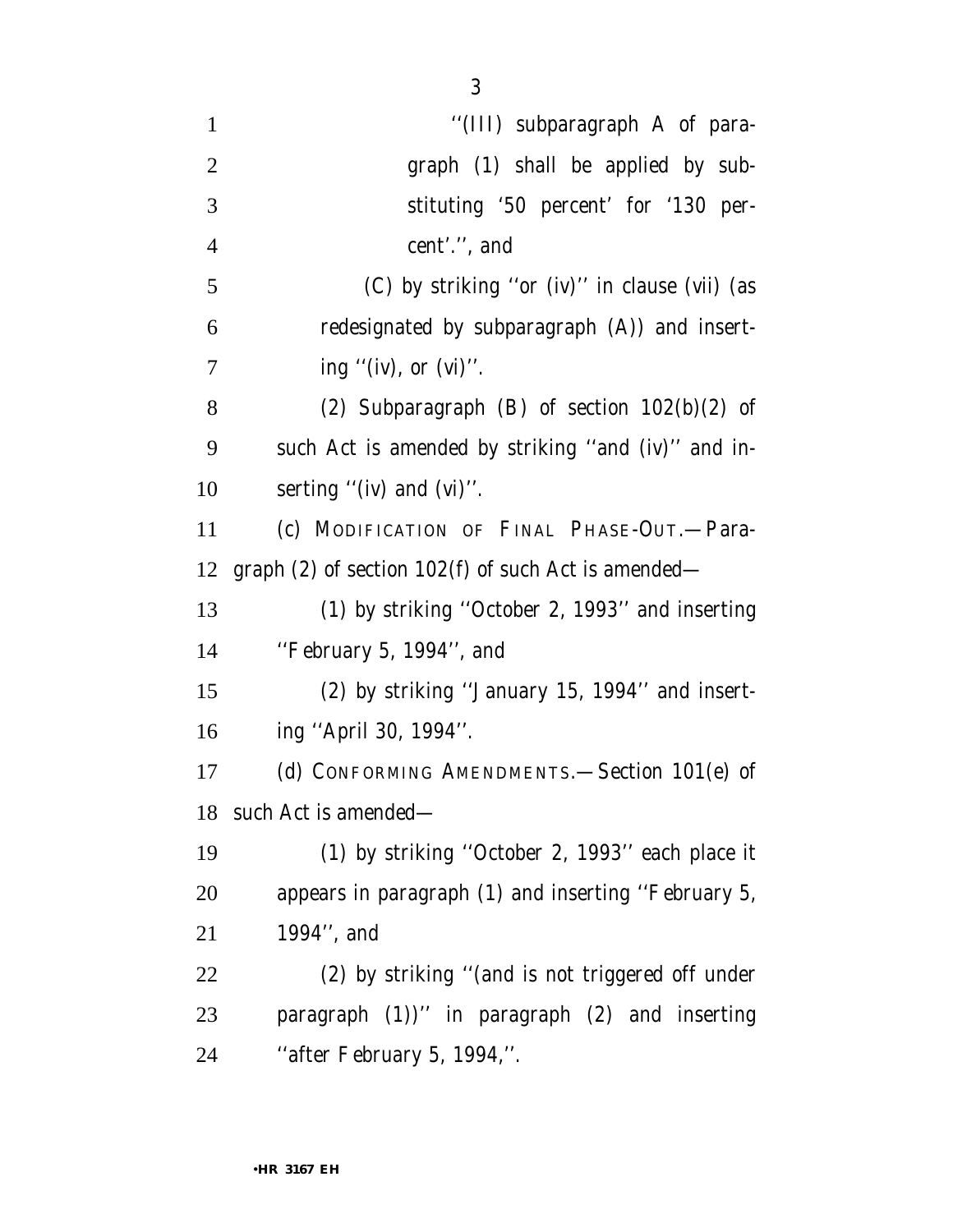(e) EFFECTIVE DATE.—The amendments made by this section shall apply to weeks of unemployment begin-ning after October 2, 1993.

 **SEC. 3. MODIFICATION TO ELIGIBILITY REQUIREMENTS FOR EMERGENCY UNEMPLOYMENT COM-PENSATION.**

 (a) REPEAL OF DISREGARD OF RIGHTS TO REGULAR COMPENSATION.—Subsection (f) of section 101 of the Emergency Unemployment Compensation Act of 1991 (Public Law 102–164, as amended) is hereby repealed.

 (b) EFFECTIVE DATE.—The repeal made by sub- section (a) shall apply to weeks of unemployment begin- ning after the date of the enactment of this Act; except that such repeal shall not apply in determining eligibility for emergency unemployment compensation from an ac-count established before October 2, 1993.

### **SEC. 4. WORKER PROFILING.**

(a) IN GENERAL.—

 (1) ESTABLISHMENT OF PROFILING SYSTEM.— Section 303 of the Social Security Act is amended by adding at the end thereof the following new sub-section:

 "(j)(1) The State agency charged with the adminis-tration of the State law shall establish and utilize a system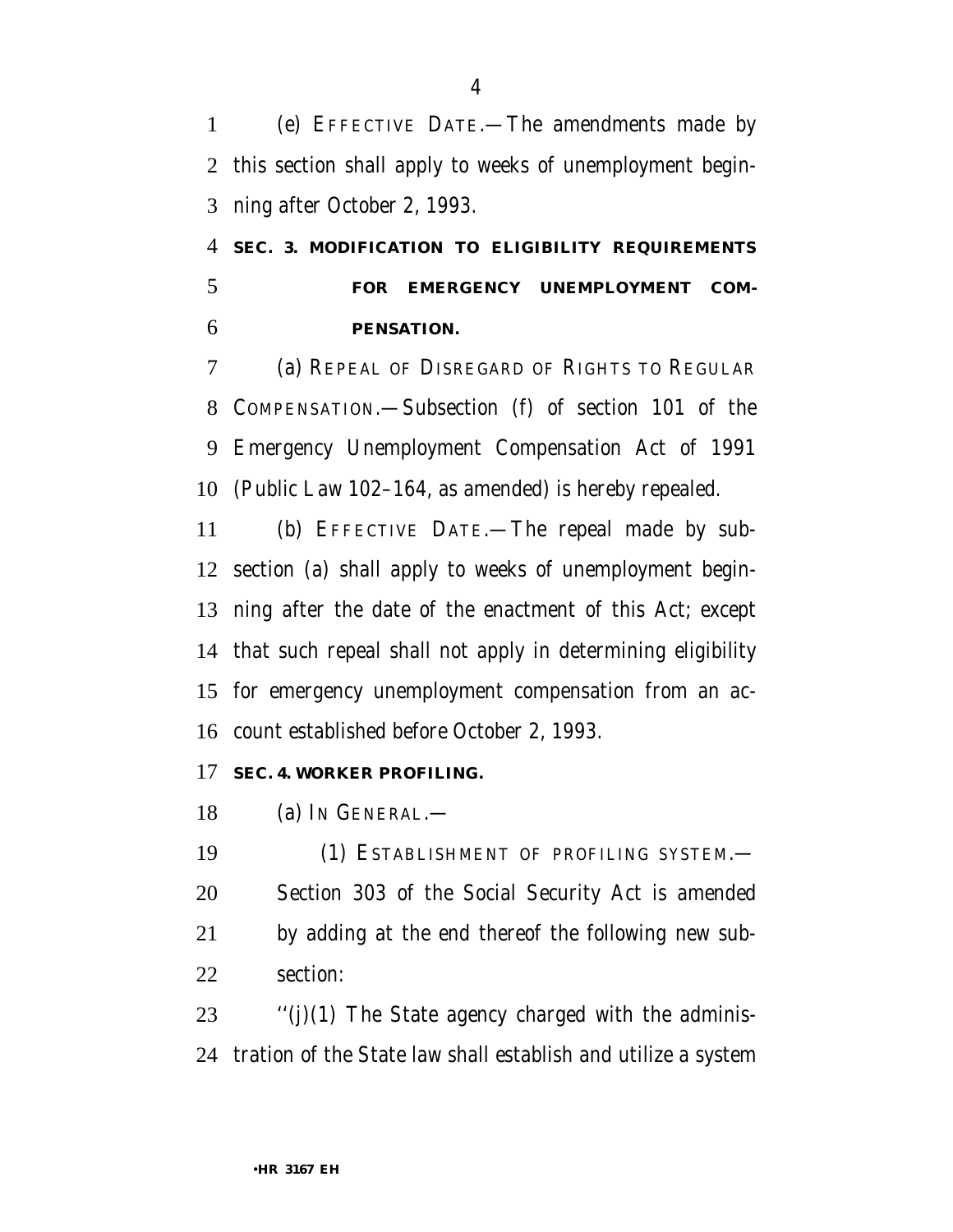of profiling all new claimants for regular compensation that—

 ''(A) identifies which claimants will be likely to exhaust regular compensation and will need job search assistance services to make a successful tran-sition to new employment;

 ''(B) refers claimants identified pursuant to subparagraph (A) to reemployment services, such as job search assistance services, available under any State or Federal law;

 ''(C) collects follow-up information relating to the services received by such claimants and the em- ployment outcomes for such claimants subsequent to receiving such services and utilizes such information in making identifications pursuant to subparagraph (A); and

 ''(D) meets such other requirements as the Sec-retary of Labor determines are appropriate.

 ''(2) Whenever the Secretary of Labor, after reason- able notice and opportunity for hearing to the State agen- cy charged with the administration of the State law, finds that there is a failure to comply substantially with the re- quirements of paragraph (1), the Secretary of Labor shall notify such State agency that further payments will not be made to the State until he is satisfied that there is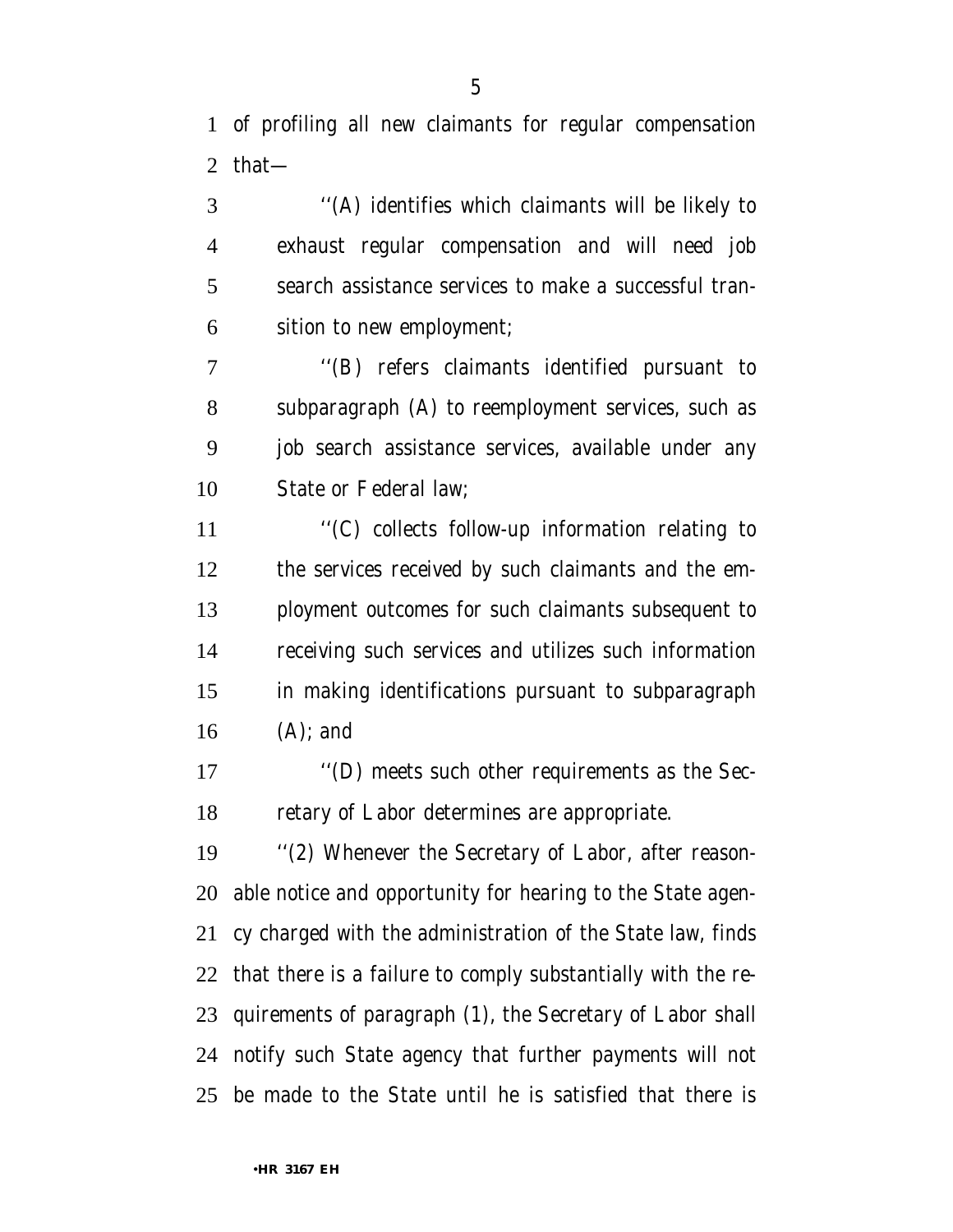no longer any such failure. Until the Secretary of Labor is so satisfied, he shall make no further certification to the Secretary of the Treasury with respect to such State.''. (2) CONFORMING AMENDMENT.—Section 304(a)(2) of the Social Security Act is amended by striking ''or (i)'' and inserting ''(i), or (j)''. (b) PARTICIPATION REQUIREMENT.—Section 303(a) of the Social Security Act is amended— (1) by striking the period at the end of para- graph (9) and inserting ''; and'', and (2) by adding at the end thereof the following new paragraph: ''(10) A requirement that, as a condition of eli- gibility for regular compensation for any week, any claimant who has been referred to reemployment services pursuant to the profiling system under sub-17 section  $(i)(1)(B)$  participate in such services or in similar services unless the State agency charged with the administration of the State law determines— 20 "(A) such claimant has completed such services; or 22 "(B) there is justifiable cause for such claimant's failure to participate in such serv-ices.''.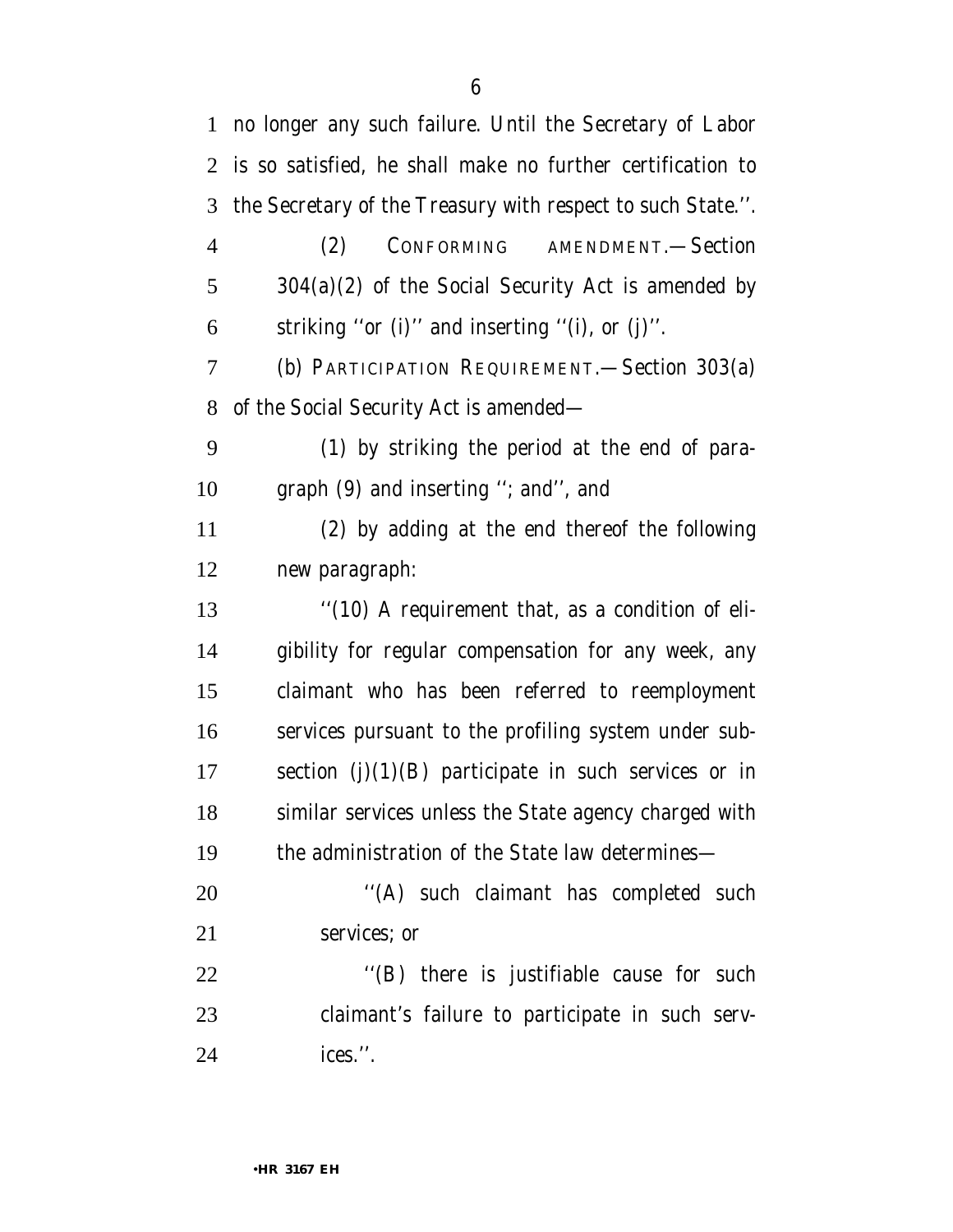(c) TECHNICAL ASSISTANCE.—The Secretary of Labor shall provide technical assistance and advice to as- sist the States in implementing the profiling system re- quired under the amendments made by subsection (a). Such assistance shall include the development and identi-fication of model profiling systems.

 (d) REPORT TO CONGRESS.—Not later than the date 3 years after the date of enactment of this Act, the Sec- retary of Labor shall report to the Congress on the oper- ation and effectiveness of the profiling system required under the amendments made by subsection (a) and the participation requirement provided by the amendments made under subsection (b). Such report shall include such recommendations as the Secretary of Labor determines are appropriate.

 (e) CONFORMING AMENDMENT.—Section 4 of the Emergency Unemployment Compensation Amendments of 1993 (Public Law 103–6) is hereby repealed.

(f) EFFECTIVE DATES.—

 (1) The amendments made by subsections (a) and (b) shall take effect on the date one year after the date of the enactment of this Act.

 (2) The provisions of subsections (c), (d), and (e) shall take effect on the date of enactment of this Act.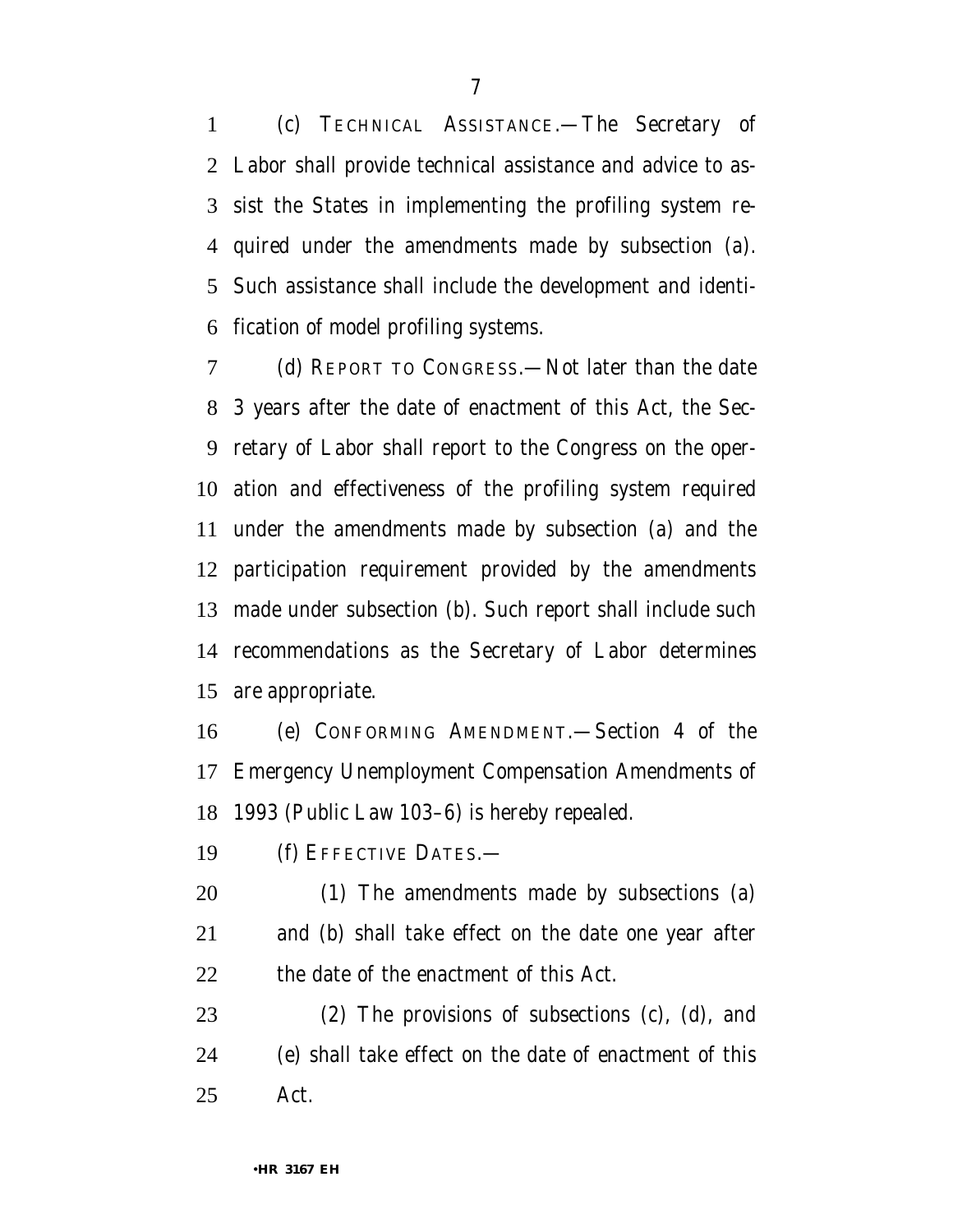## **SEC. 5. TECHNICAL AMENDMENT TO UNEMPLOYMENT TRUST FUND.**

 Paragraph (1) of section 905(b) of the Social Secu-rity Act is amended to read as follows:

 $\qquad$  "(b)(1) Except as provided in paragraph (3), the Sec- retary of the Treasury shall transfer (as of the close of each month) from the employment security administration account to the extended unemployment compensation ac- count established by subsection (a), an amount (deter- mined by such Secretary) equal to 20 percent of the amount by which—

 ''(A) the transfers to the employment security administration account pursuant to section 901(b)(2) during such month, exceed

 ''(B) the payments during such month from the employment security administration account pursu-17 ant to section 901 (b)(3) and (d).

 If for any such month the payments referred to in sub- paragraph (B) exceed the transfers referred to in subpara- graph (A), proper adjustments shall be made in the amounts subsequently transferred.''

 **SEC. 6. EXTENSION OF REPORTING DATE FOR ADVISORY COUNCIL.**

 Section 908(f) of the Social Security Act is amend-ed—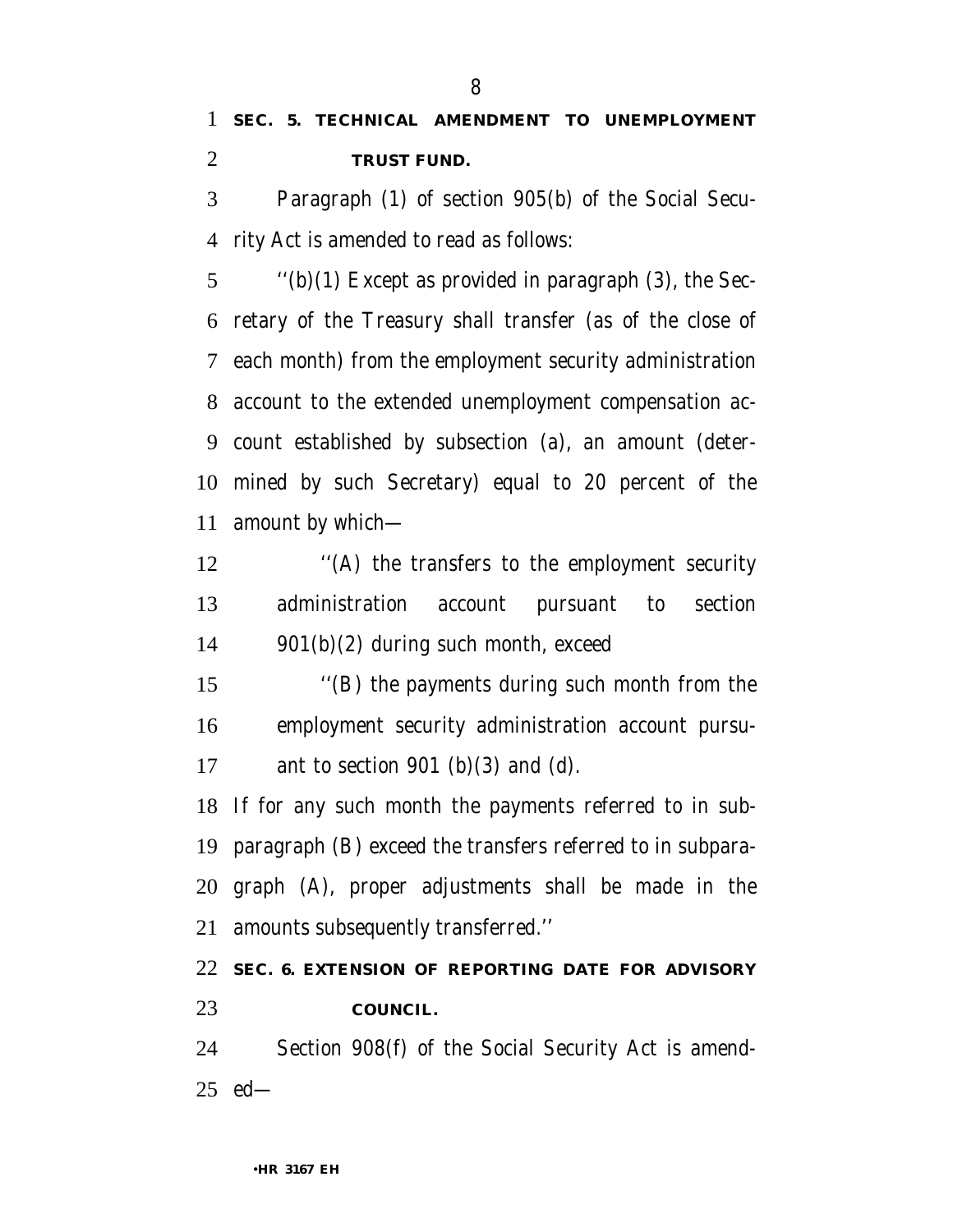| $\mathbf{1}$   | (1) in paragraph (1), by striking "2d year" and          |
|----------------|----------------------------------------------------------|
| $\overline{2}$ | inserting "third year"; and                              |
| 3              | (2) in paragraph (2), by striking "February 1,           |
| $\overline{4}$ | 1994" and inserting "February 1, 1995".                  |
| 5              | SEC. 7. TEMPORARY INCREASE IN SPONSORSHIP PERIOD         |
| 6              | FOR ALIENS UNDER THE SUPPLEMENTAL SE-                    |
| 7              | <b>CURITY INCOME PROGRAM.</b>                            |
| 8              | (a) INCREASE IN SPONSORSHIP PERIOD.—                     |
| 9              | (1) IN GENERAL.—Section 1621 of the Social               |
| 10             | Security Act (42 U.S.C. 1382j) is amended by strik-      |
| 11             | ing "three years" each place such term appears and       |
| 12             | inserting "5 years".                                     |
| 13             | (2) EFFECTIVE DATE.-The amendments made                  |
| 14             | by paragraph (1) shall take effect on January 1,         |
| 15             | 1994.                                                    |
| 16             | (b) REINSTATEMENT OF PRIOR LAW.                          |
| 17             | (1) IN GENERAL.—Section 1621 of the Social               |
| 18             | Security Act (42 U.S.C. 1382j), as amended by sub-       |
| 19             | section $(a)(1)$ of this section, is amended by striking |
| 20             | "5 years" each place such term appears and insert-       |
| 21             | ing "3 years".                                           |
| 22             | (2) EFFECTIVE DATE.—The amendments made                  |
| 23             | by paragraph (1) shall take effect on October 1,         |
| 24             | 1996.                                                    |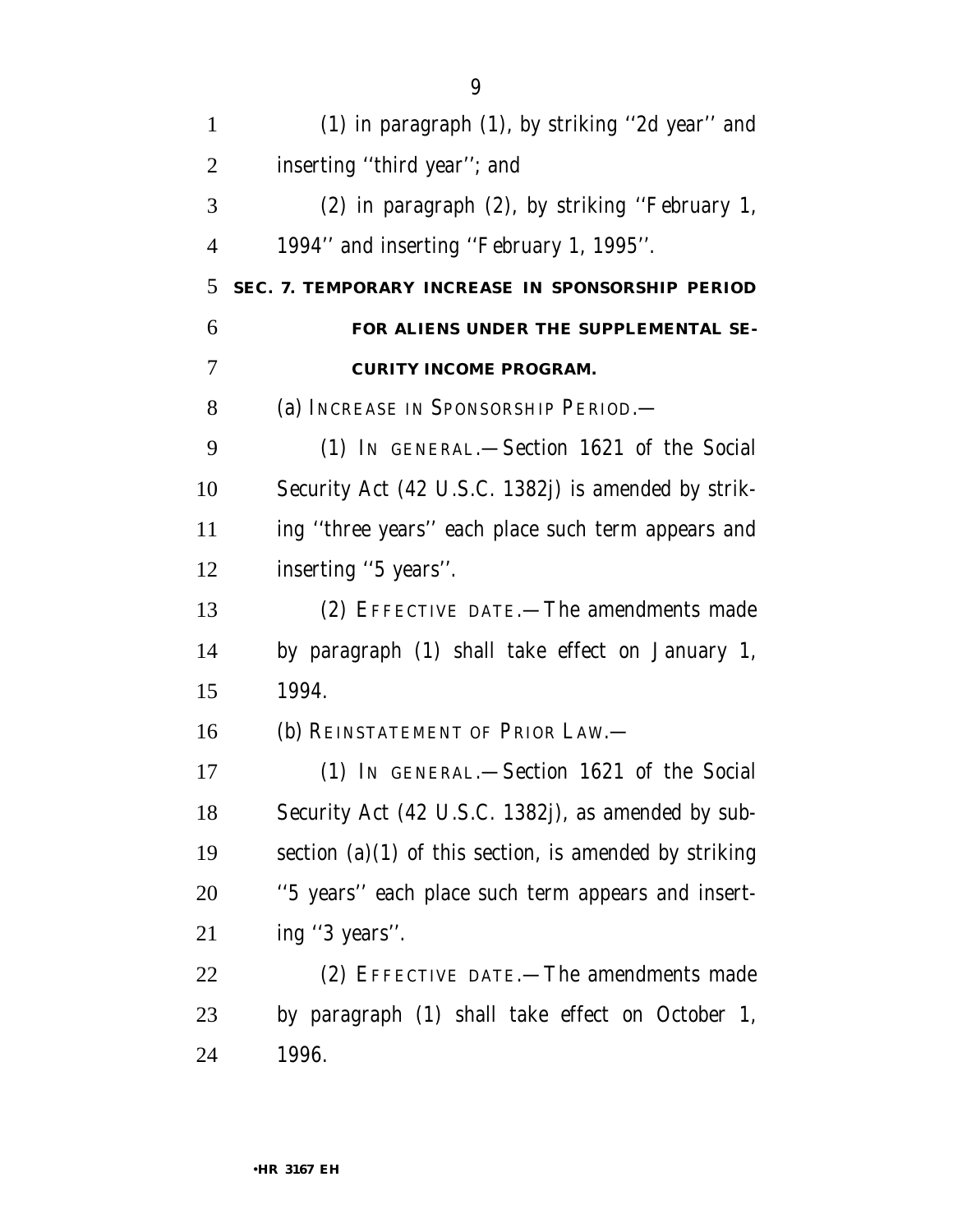#### **SEC. 8. TREATMENT OF RAILROAD WORKERS.**

2 (a) EXTENSION OF PROGRAM.—

 (1) IN GENERAL.—Paragraphs (1) and (2) of section 501(b) of the Emergency Unemployment Compensation Act of 1991 (Public Law 102–164, as amended) are each amended by striking ''October 2, 1993'' and inserting ''January 1, 1994''.

 (2) CONFORMING AMENDMENT.—Section 501(a) of such Act is amended by striking ''October 1993'' and inserting ''January 1994''.

 (b) LENGTH OF BENEFITS DURING PERIOD OF EX-12 TENSION.—Section  $501(d)(2)(B)(ii)$  of such Act is amend- ed by striking ''on and after the date on which a reduction 14 in benefits is imposed under section  $102(b)(2)(A)(iv)$ " and inserting ''after October 2, 1993''.

 (c) TERMINATION OF BENEFITS.—Section 501(e) of such Act is amended—

 (1) by striking ''October 2, 1993'' and inserting ''January 1, 1994'', and